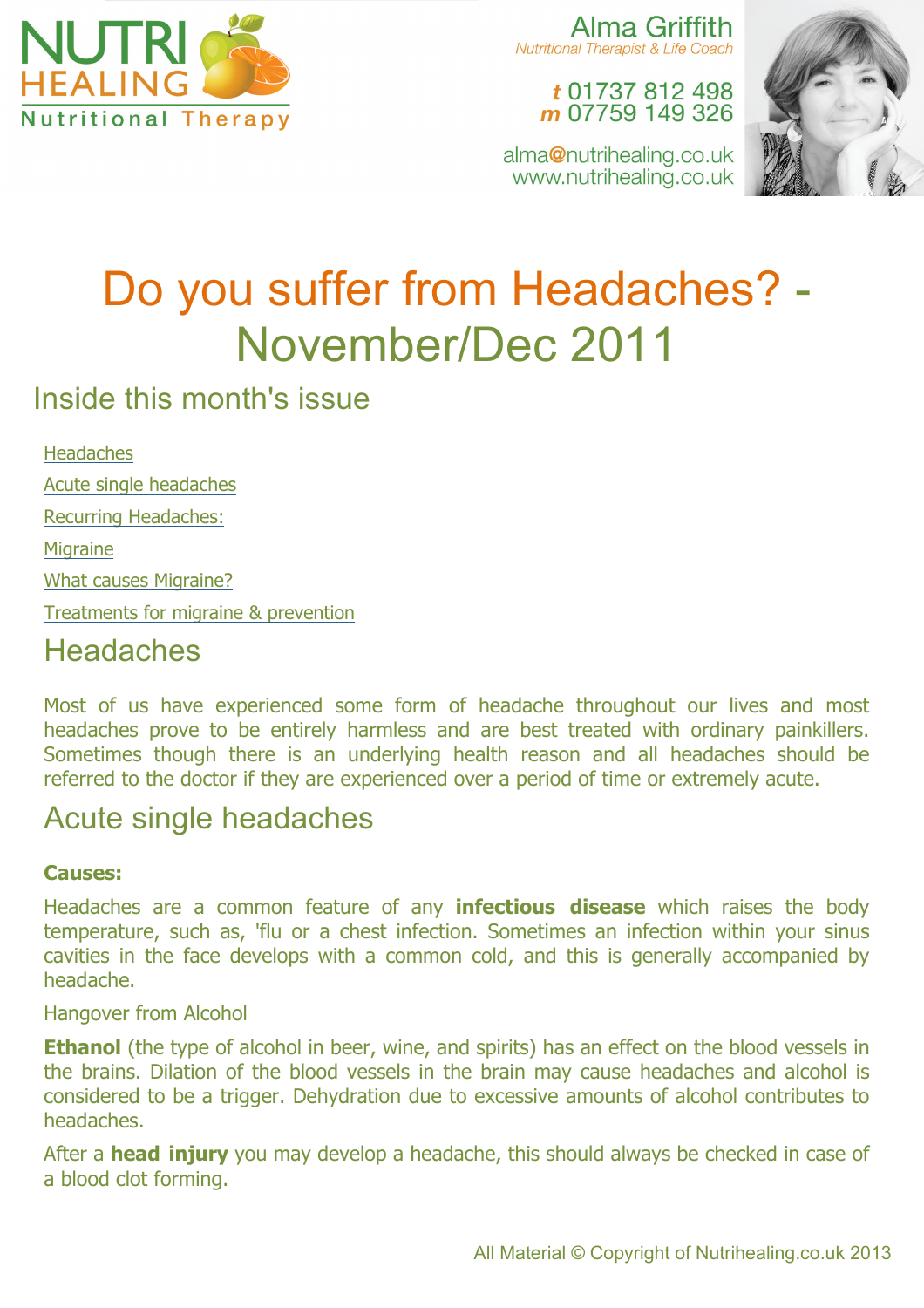**Aneurysms** - usually caused by a ruptured arterial blood vessel within the brain.

**Meningitis** is an inflammation of the meninges (the protective membranes that cover the brain and spinal cord) caused by an infection. Headache of meningitis starts more slowly in someone who is clearly unwell with a high temperature.

### Recurring Headaches:

- o Cluster
- o Tension
- o Trigeminal neuralgia
- o Sensitivity to certain types of foods
- o Medication
- o Brain tumours
- o Migraine

**Cluster headache**. The pain in this type of headache is shorter and much more severe. It is less often accompanied by any serious feelings of nausea and hardly ever by the visual disturbances linked with migraine, but many people find that the eye waters or becomes bloodshot, or that the eyelid droops on the same side as the headache.

**Tension-type headache.** Here the pain usually affects both sides of the head at once, it is not accompanied by nausea or any other symptoms and it wears off after one to six hours. This type of headache is common and most people realize it is harmless and take ordinary painkillers.

**Trigeminal nerve,** this nerve supplies the face, can sometimes produce neuralgia, most commonly affecting the face or teeth. The pain is short-lived, and has been compared to a red-hot knitting needle being thrust through the face. It can be triggered by chewing, eating, speaking or being in drafts.

#### **Coughing, straining and exertion**

Coughing, straining, lifting heavy weights or running may cause headaches always consult your doctor.

#### **Medication**

Some medications can cause headaches/or are side effects of some drugs.

#### **Brain tumors**

Are rare and are generally associated with other complications such as weakness in an arm and/or leg, difficulty with vision to one side, speech problems or a personality change.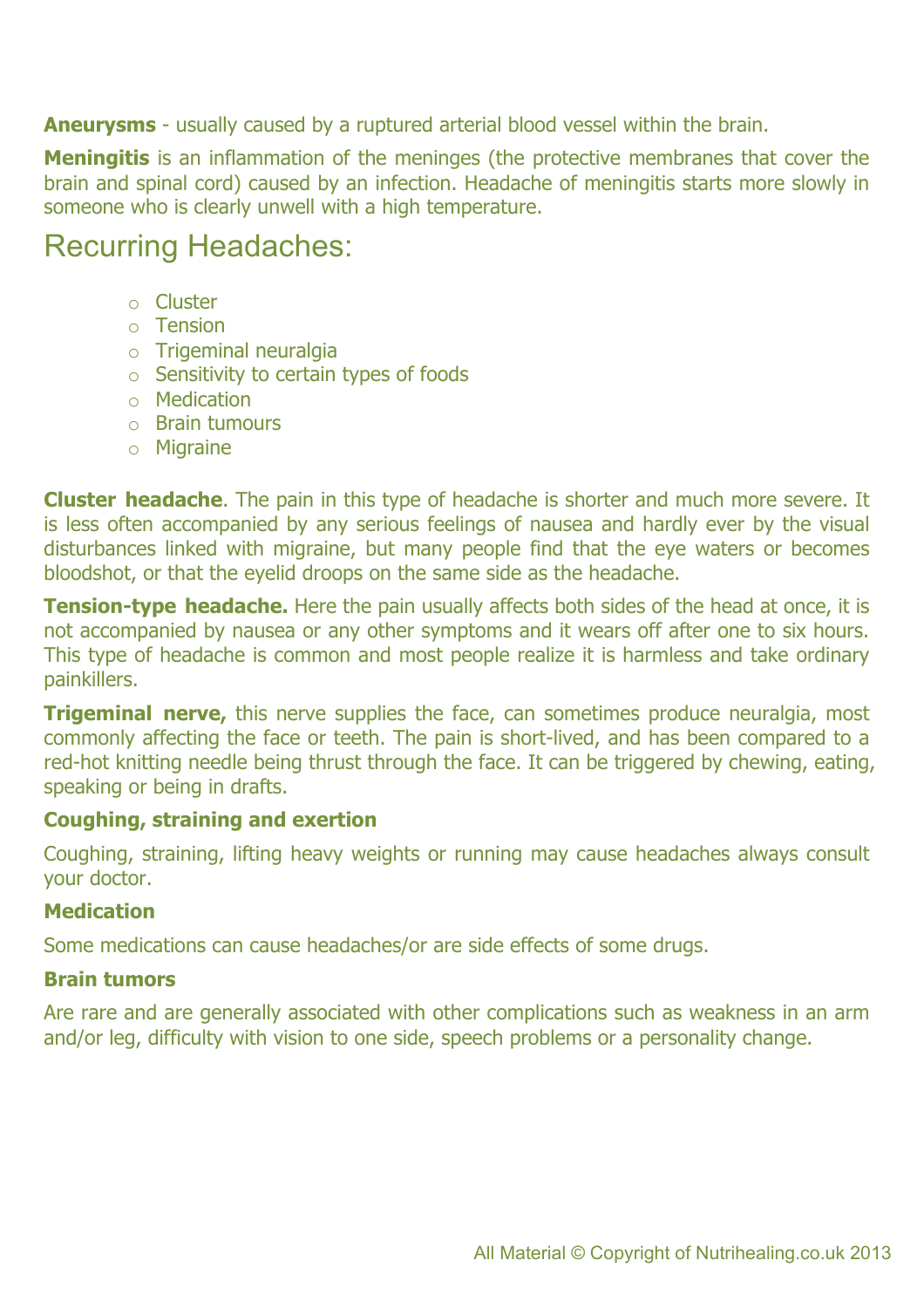#### **Neck disease**

Wear and tear on the joints of the neck can sometimes cause headache.

Dull headache increasing in severity over days and weeks need also to be checked out and in most cases are generally harmless.

### **Migraine**

A migraine is an intense headache accompanied by other symptoms such as nausea (feeling sick), visual problems and an increased sensitivity to light or sound. Generally lasts for a few hours but can last for many days. Some people experience migraines several times a month and others only occasionally, commonly experienced in women. Although migraines tend not to be life threatening they can seriously have an impact on the quality of people's lives.

#### *Two main types of Migraine:*

1. Migraine without aura (common migraine)

Some headache sufferers get migraine and tension type headache - it is important to recognise that both types of headache are occurring so they can be managed appropriately.

2. Migraine with aura (classical Migraine).

An aura is a warning sign that a migraine is about to happen. People commonly experience an aura between 20 minutes and one hour before the headache stage of their migraine.

#### *Main symptoms of Migraine*

The main symptoms of migraine are an intense, throbbing or pounding headache often affecting the front or one side of the head, nausea (feeling sick) and vomiting (being sick), and an increased sensitivity to light and sound. The throbbing headache is often made worse by the person moving their head and it is common for people to feel tired for up to two or three days after a migraine.

#### **Other symptoms:**

- o Visual problems such as blurred vision (difficulty focusing),
- o Blind spots,
- o Flashes of light, or a zigzag patterns
- $\circ$  Tingling sensations (pins and needles) in the face, lips and tongue, or in the arms and legs
- o Speech problems such as slurred speech
- o Dizziness
- o Stiff neck
- o Sweating
- o Poor concentration
- o Stomach ache
- o Diarrhea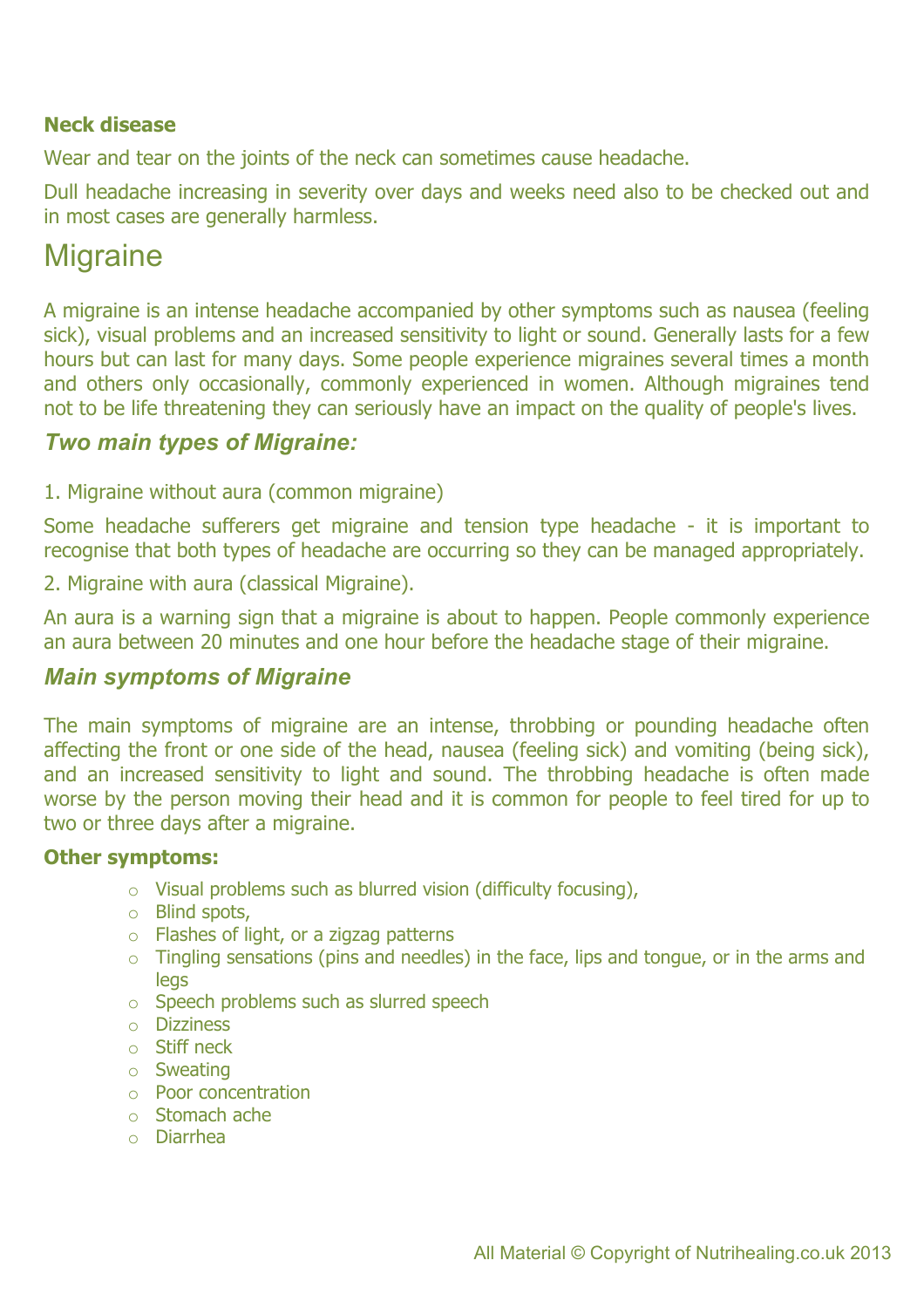# What causes Migraine?

Exact cause of migraine is unknown, for all migraine attacks, there appears to be a change in the blood vessels in the brain. However, the exact causes of migraine are likely to be more complicated than problems with the blood vessels.

- o **Women** are more than twice as likely as men to experience migraines, possibly due to hormonal factors. Women might find that they experience a migraine just before, or just after, the start of their period. For others it could be the oral contraception (**the pill)**, the menopause, or that hormone replacement therapy (**HRT**)
- o **Emotional triggers** such as Stress, anxiety, anger, excitement
- o **Physical triggers** Tiredness, lack of sleep, irregular sleep, tension in neck or shoulders, eyestrain or dental problems (grinding).
- o **Dietary triggers** dieting, irregular eating, dehydration, alcohol, caffeine, certain foods (chocolate, cheese, citrus fruits, food additives - MSG, aspartame (sweeteners)
- o **Environmental triggers** Bright lights and loud noises or smoking environments.

### Treatments for migraine

Most people find that lying down in a quiet, dark room is helpful. Sleeping (if you are able) can also help. Some people find that their symptoms die down after they have vomited (been sick).

Pain-relief medication like Paracetamol, aspirin and anti-inflammatory drugs like ibuprofen (Nurofen) are effective, especially if taken at the very first signs of an attack.

Your GP can prescribe if over -the counter medication doesn't help. If your situation does not improve after treatment, you might be referred to a specialist migraine clinic.